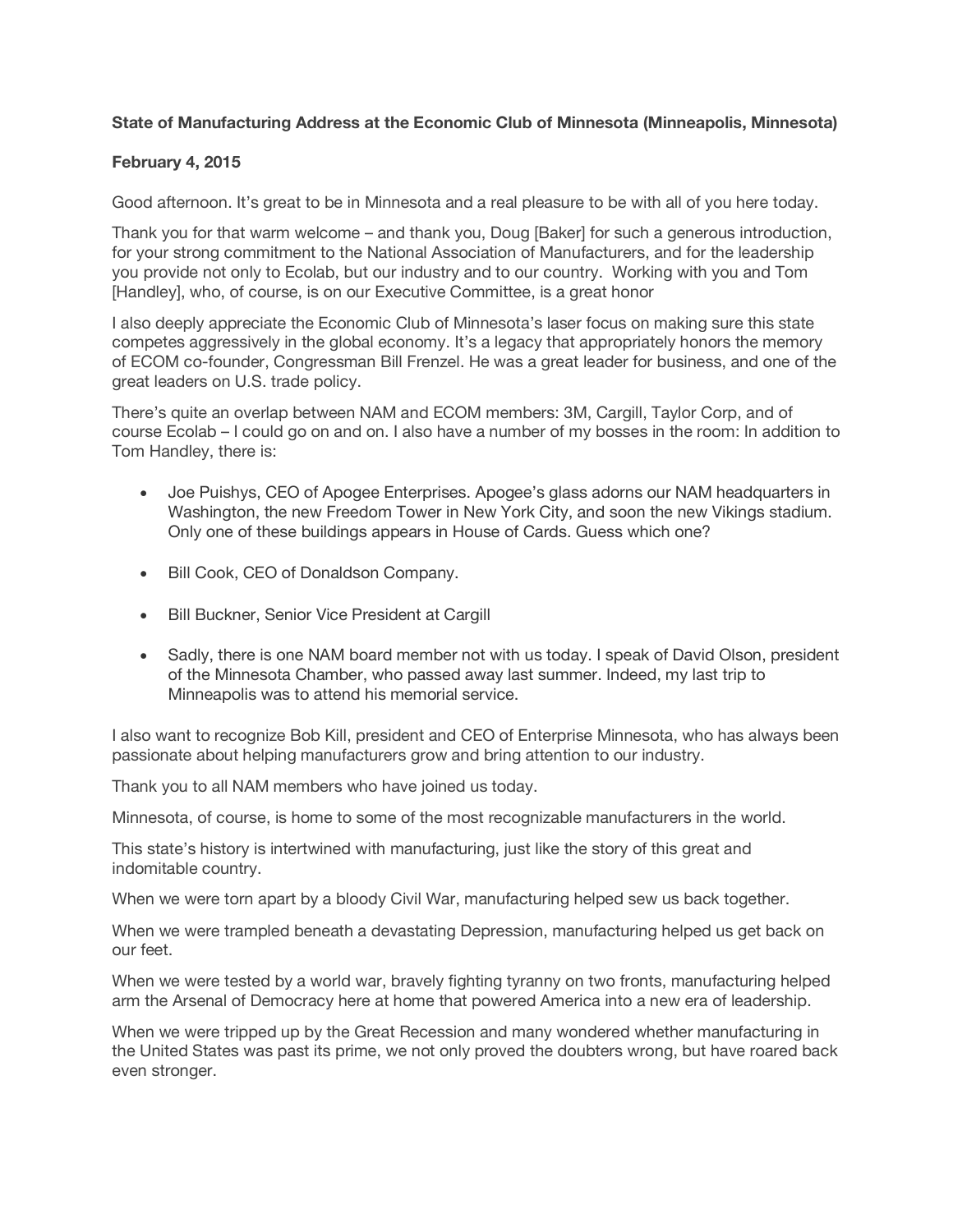Today, the state of manufacturing is as resilient and robust as ever – and that's why, once again, America is rising.

You see, America's success depends on manufacturing's success.

I'm so proud to go to work every day leading the National Association of Manufacturers – the unified voice that advocates for the promise of manufacturing in America – because I'm proud to be associated with innovators and problem-solvers. That's what we do.

When manufacturers see a problem, they fix it. If they can't find a solution, they create it. That's who we are. And, by the way, isn't that the American story, too?

Manufacturing in the United States has succeeded because our industry and our solutions are grounded on four fundamental values – values that also happen to be the foundational and unifying principles of the exceptional country we love.

The first of these is free enterprise: market forces that drive innovation and growth better than any other system ever conceived.

The second is competitiveness: our ability to invest and expand markets and succeed in the global economy.

The third is individual liberty: the creativity and entrepreneurship unleashed by protecting, defending and advancing the basic freedoms enshrined in our Constitution and Bill of Rights.

And the fourth is equal opportunity: our shared belief that every one of us, if given the chance, has the potential to prove we can contribute to the success of our companies, our communities, and our country.

These values unite all of us, even at a time when our country seems more divided than ever. And they can help move manufacturing to new heights.

Manufacturers in the United States hold fast to these principles because we're Americans with a deep sense of responsibility. We lead by example.

Don't get me wrong – this sense of duty we feel isn't grounded in patriotism alone. It's also about pragmatism. This is very much about economics.

Look at manufacturing's direct impact on the economy. We are creating more jobs, making more products, and making them better than ever before. Every year, manufacturing contributes more than \$2 trillion to the American economy – one of every eight dollars in that economy.

The nearly half a million manufacturers in this state represent one in every seven jobs. Manufacturers have the largest total payroll of any sector – you are responsible for contributing \$37 billion to your state's economy.

Yet we can't underestimate manufacturing's *indirect* influence, too: Manufacturing has the biggest multiplier effect of any industry. Every manufacturing dollar in America adds one dollar and thirtyseven cents to the economy – nothing else comes close. And a single manufacturing job can lead to the creation of three to five more jobs in other industries. What a great return on investment that is.

So you can see why manufacturing has a disproportionate responsibility to keep our economy humming.

But there's another side to this coin – and that's what I want us all to think about and speak up about and advocate for. All of this good news also means that when our policymakers choose wrongly, don't act or sit idle, the missed-opportunity costs are higher for our sector. We all suffer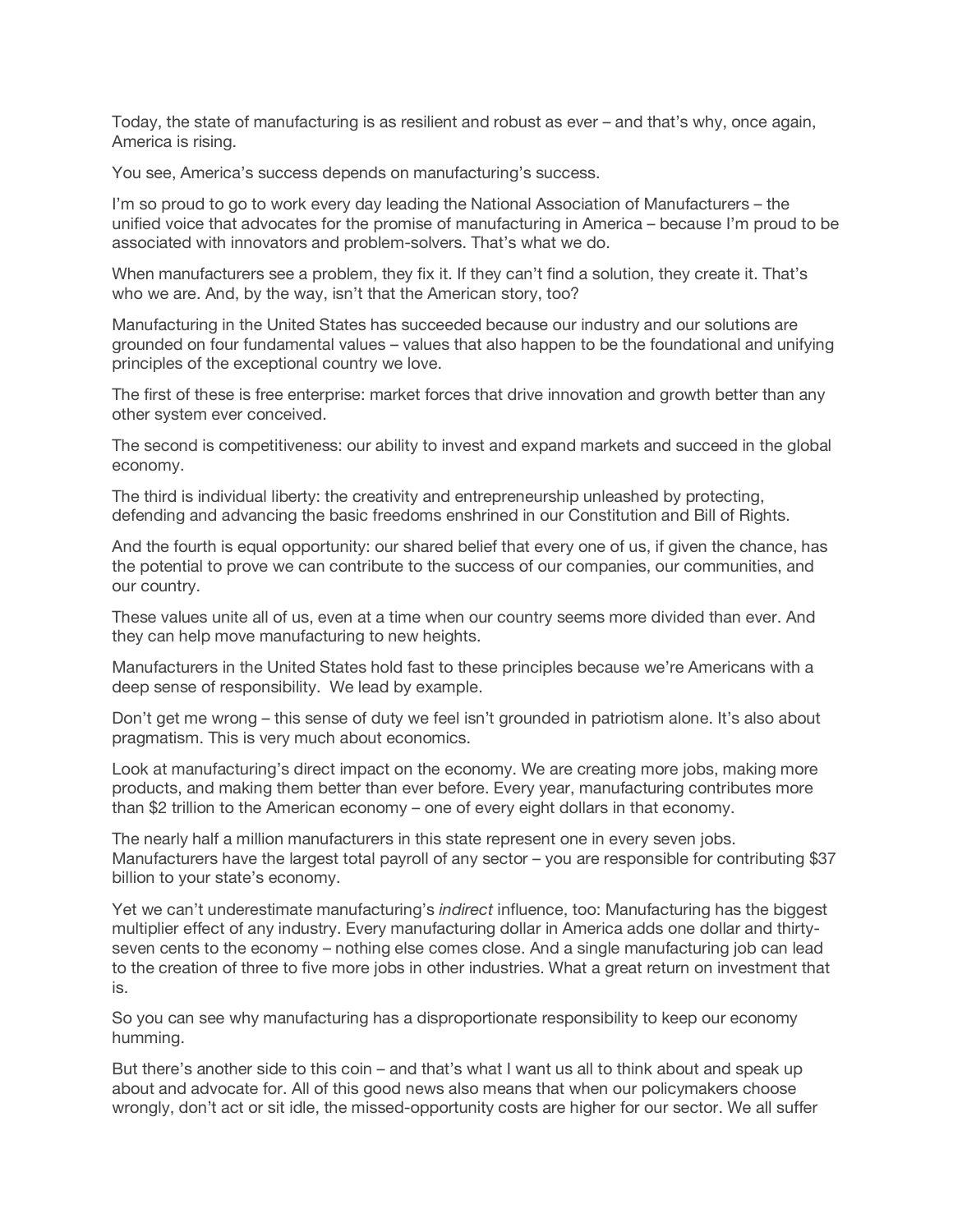when our policies do not match our principles—chief among these are the four that I mentioned: free enterprise, competitiveness, individual liberty and equal opportunity. That doesn't just matter to CEOs and workers – it matters to every single American consumer, family, and job-seeker.

One of the most important policy choices our leaders need to make is about trade. Here's why: it doesn't matter what our manufacturers make if we can't sell it domestically – *and internationally*. That's one of the reasons the NAM was founded 120 years ago. And today, with 95 percent of the world's customers living outside of the United States, we need to be where they're buying.

Ask the folks who work at 3M, transforming innovative ideas into ingenious products. 3M's culture of collaboration has yielded \$30 billion in sales and employs more than 88,000 people with locations and customers in 70 countries worldwide. This thriving global enterprise doesn't just help keep and create jobs in the Twin Cities, but in Little Rock, Arkansas and Newark, Delaware, in Murray, Utah, and Northridge, California—in communities and towns all across this country.

In Minnesota, international trade supports nearly 755,000 jobs– jobs that generated nearly \$21 billion in exports in 2013, of which \$19 billion were manufactured goods. Customers in 209 countries buy Minnesotan goods and services. A smart trade policy is the difference between growing those businesses and shutting their doors.

Time is of the essence. So an aggressive trade agenda – including passing Trade Promotion Authority – would give us greater access to the foreign markets we need. Here's a fact opponents of TPA don't like to repeat: trade supports millions of good-paying jobs here at home. In fact, one in every five U.S. jobs depends on trade. And jobs linked to manufactured goods exports pay, on average 18 percent more than other jobs. So what are we waiting for?

TPA, of course, is a longstanding and proven partnership between Congress and the President that facilitates the negotiation and approval of trade agreements. Every President since Franklin Roosevelt has had authority from Congress to strike trade deals that open overseas markets for manufacturers and workers in the United States.

And the American people support its aims. Poll after poll has found that majorities of Americans of both parties and across all demographic groups support trade agreements with additional countries to spur U.S. exports and grow manufacturing.

We also have to seize two other important opportunities: the Trans-Pacific Partnership and the Transatlantic Trade and Investment Partnership. These ongoing negotiations have the potential to expand U.S. exports and international sales and to promote jobs and economic growth. These agreements would open markets with nearly 1 billion consumers covering nearly two-thirds of the world's economy and world trade.

A long-term reauthorization of the Export-Import Bank is a necessary step that this Congress needs to take action on immediately. The debate over the future of the Ex-Im Bank boils down to whether we want manufacturers in the United States to win overseas, or whether we want our foreign competitors and their workers to swoop in and seize these opportunities. With our global competitors utilizing more than 60 other export credit agencies, it's imperative that our manufacturers are able to turn to the financing opportunities the Ex-Im Bank offers. Otherwise, our manufacturers will soon find themselves at a distinct disadvantage, competing in an international marketplace with the odds stacked against them. A vote against the Ex-Im Bank is a vote to support sending manufacturing and jobs overseas instead of here at home. It's really that basic.

While we watch from the sidelines, the rest of the world is busy negotiating free trade agreements. Think about this: every year we sell so much more in manufactured goods to free-trade partner countries than we buy from them – \$60 billion more. But for countries with which we don't have free trade agreements, we're running a trade deficit exceeding \$500 billion. What does that tell you?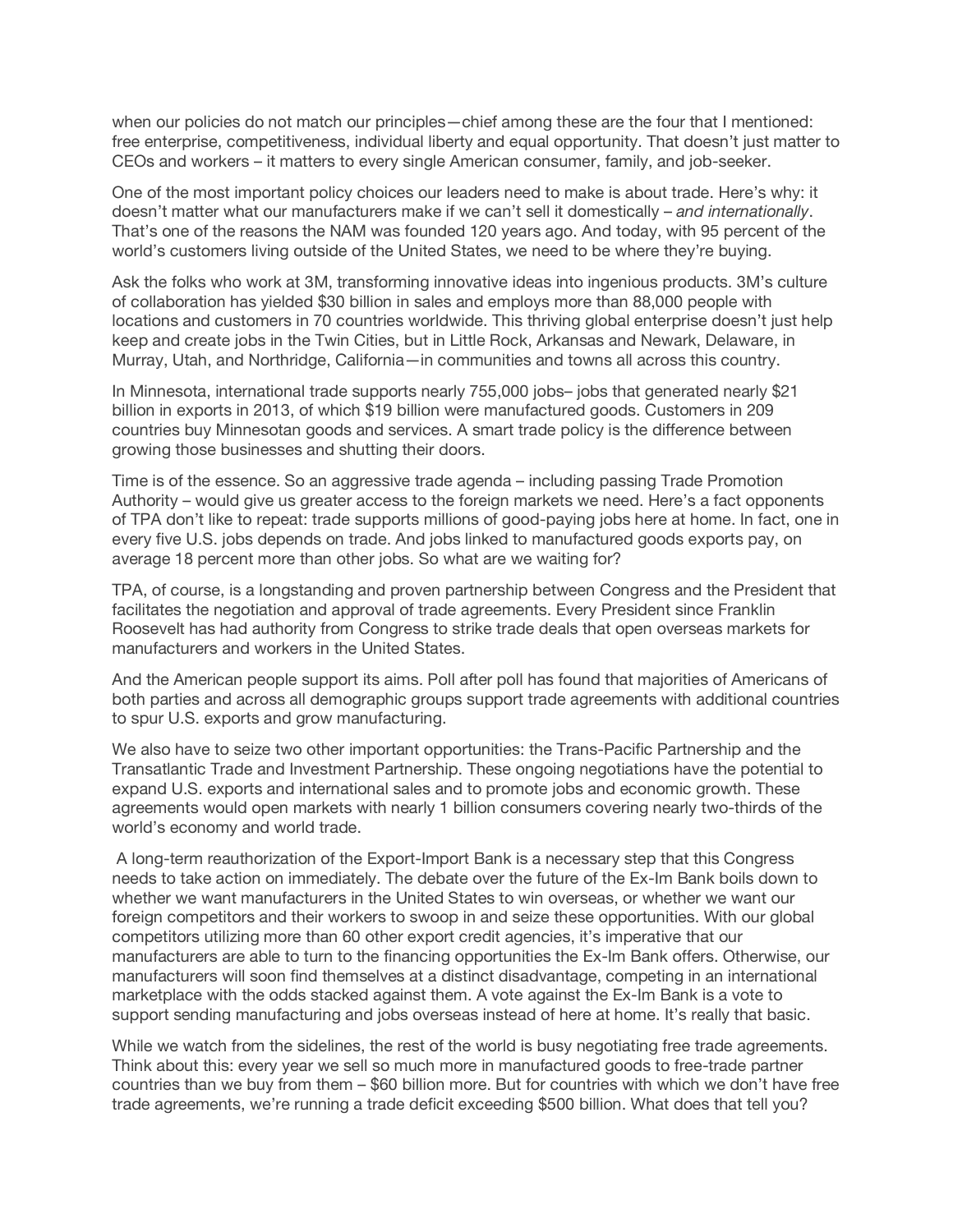We simply can't afford to sit this one out or cede market share to our competitors. Other major economies are already negotiating dozens of agreements without the United States that could put manufacturers and workers at a significant competitive disadvantage. At a time when the dollar is strong and global growth is slipping, we need more trade, not less.

Of course, bringing goods to market isn't a challenge only overseas. The slowdown at our West Coast ports slams manufacturers.

The challenge of managing inventory has forced one global manufacturer with plants in multiple states to limit overtime for thousands of its employees in January and February – and in some cases, it's eliminated overtime completely. That means millions of dollars in lost wages.

Washington has to act, of course – the administration should increase pressure on the parties to resolve the slowdown. But manufacturers have to act, too – all of them, large and small, all businesses and all citizens. Everyone has to encourage the parties to reach an agreement to return the ports to normal business operations – so that we can eliminate this uncertainty, and keep global commerce moving.

Beyond this challenge, too many of our ports, roadways, railways and runways are getting worse by the year and are in desperate need of repair. Just take a drive through most parts of America, on roads and bridges that were built for a bygone era. We can't risk another tragic rush-hour collapse like the one on the I-35 West Bridge in 2007.

The needs of business – both here at home and as we compete in the global economy – demand that the government invest in improving our aging infrastructure. Manufacturers are the most important suppliers to the transit and road building industry, providing everything from engines and machines to barriers and safety materials.

Then, of course, there are regulations. Today's system is unnecessarily complex and inefficient. It costs small manufacturers nearly \$35,000 per employee per year. And as you know, every dollar that goes to compliance is one that doesn't go into a worker's paycheck—and comes out of a consumer's pocket.

So we have to streamline and simplify the system. We have to increase accountability. And we must insist on better analysis of the benefits and costs when they're necessary. Because every regulation, well-meaning or not, increases the cost of doing business.

The NAM represents over 14,000 manufacturers, from multinational corporations to family businesses all along Main Street. Those family businesses ask me all the time: how can we make the government understand that their regulations hurt small businesses more than anyone?

I get a similar question on taxes. America leads the world in a lot of ways – ways we're all proud of. But the highest corporate tax rate on Earth? That's not a distinction to brag about. It's a problem to fix.

According to a poll commissioned by Enterprise Minnesota, its *State of Manufacturing*, manufacturers are concerned by the uncertainty in Washington about the budget and taxes.

Every business leader in the world wants access to our market. But every one of them also has to ask: what is the cost of doing business in America? Our outdated tax code is turning too many of them away and driving investors out of our country.

Corporate tax reform won't do the job alone. We also need to fix the way our tax code treats the many—two-thirds of—manufacturers who are taxed at an individual tax rate. So if you raise individual tax rates, you are raising taxes on the majority of all manufacturers. And the President's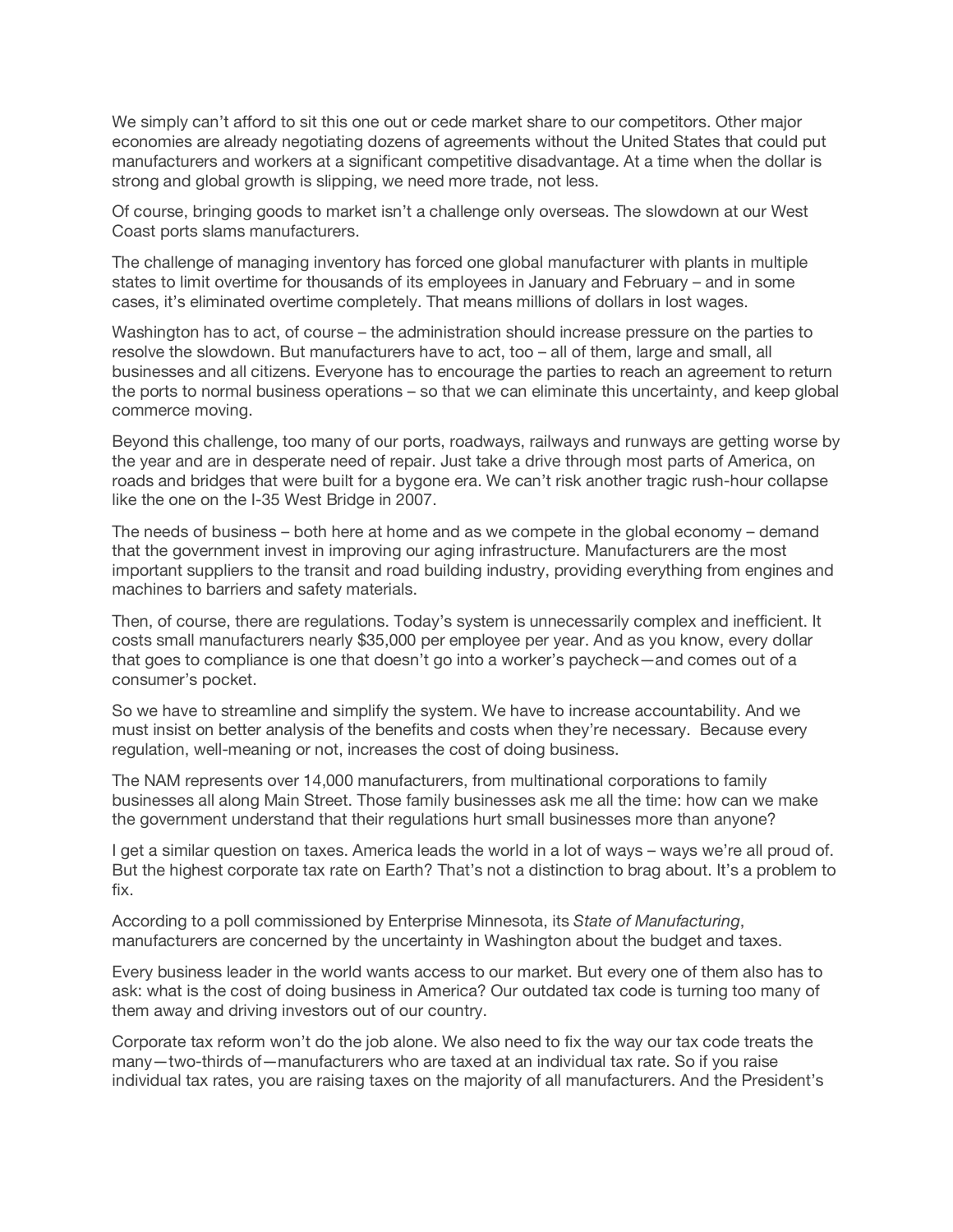proposed punitive tax increases on investments and small businesses would stifle economic growth.

We can start meaningful and long-overdue reform by making the Research and Development tax credit permanent. And we can continue by implementing a pro-growth tax plan with lower tax rates for the manufacturers who lead our economy. The NAM's economists have found this plan would add a full percentage point to our GDP every year. That means more investment, more innovation, more jobs, more money in the paychecks of more middle-class working families.

We're not reaching our potential. With smarter regulations and sound tax policy, we can.

Now, let's take a look at energy, because the time is right—energy that fuels our success as manufacturers and as a country. This is a tremendous moment of great opportunity. America has an unprecedented and incredible global advantage in reliable and affordable energy, and it's driving manufacturing's resurgence.

If we're going to keep building on our strength, and creating jobs with the potential that energy exports represent, an "all of the above" energy approach that taps every resource we're blessed with here at home is the only realistic choice. We can make the United States energy secure and North America energy independent. Manufacturers use one-third of the energy produced in America, so this is one of those problems we have a strong interest in solving. And shale gas is just one example of an opportunity we shouldn't miss. If we develop this resource correctly, we can create a million new American jobs over the next 10 to 15 years.

Getting the job-creating Keystone XL pipeline built is another great opportunity to seize.

Altogether, the combination of oil, natural gas, coal, wind, solar and other sources will mean more jobs, lower utility bills, and more growth across the board. Americans need an energy policy around which manufacturers can plan – one that incentivizes, not inhibits, innovation.

There are also a number of other ways to be as competitive as we need to be. Our health care system needs to reduce costs, increase options, and help employers and employees make informed decisions. Policymakers should eliminate the medical device tax that doesn't just hurt manufacturers – it stifles research and development of medical advances that keep people healthy and safe.

Comprehensive immigration reform has to become a reality, not a wedge, if we're going to create opportunity for today's workforce and tomorrow's innovators. And because it's simply the right thing to do.

We also need to hold the National Labor Relations Board accountable and remind it of its role as a neutral referee – a claim undermined when it forces through ambush elections and other misguided rules that create tension between employers and employees where none currently exists. And that's why the NAM's Manufacturers' Center for Legal Action, which is bringing manufacturers together on several fronts to protect and defend the law, has filed to stop ambush elections and the NLRB's abuse of authority.

Fair and transparent regulations, free and fair trade, more competitive taxes, 21st-century infrastructure, diverse energy options, immigration reform, health care and legal reform – the menu is long because the moment is significant. But I'm confident we can do this – and do it in a way where everyone wins.

Why do I worry about whether our elected officials will get these critical questions right? Because I know our workers are the best and most productive in the world—workers like those at Graco, Inc., right here in Minneapolis, who I'll be visiting with later today. I believe they should have the best environment in which to innovate, to invent and to invest.